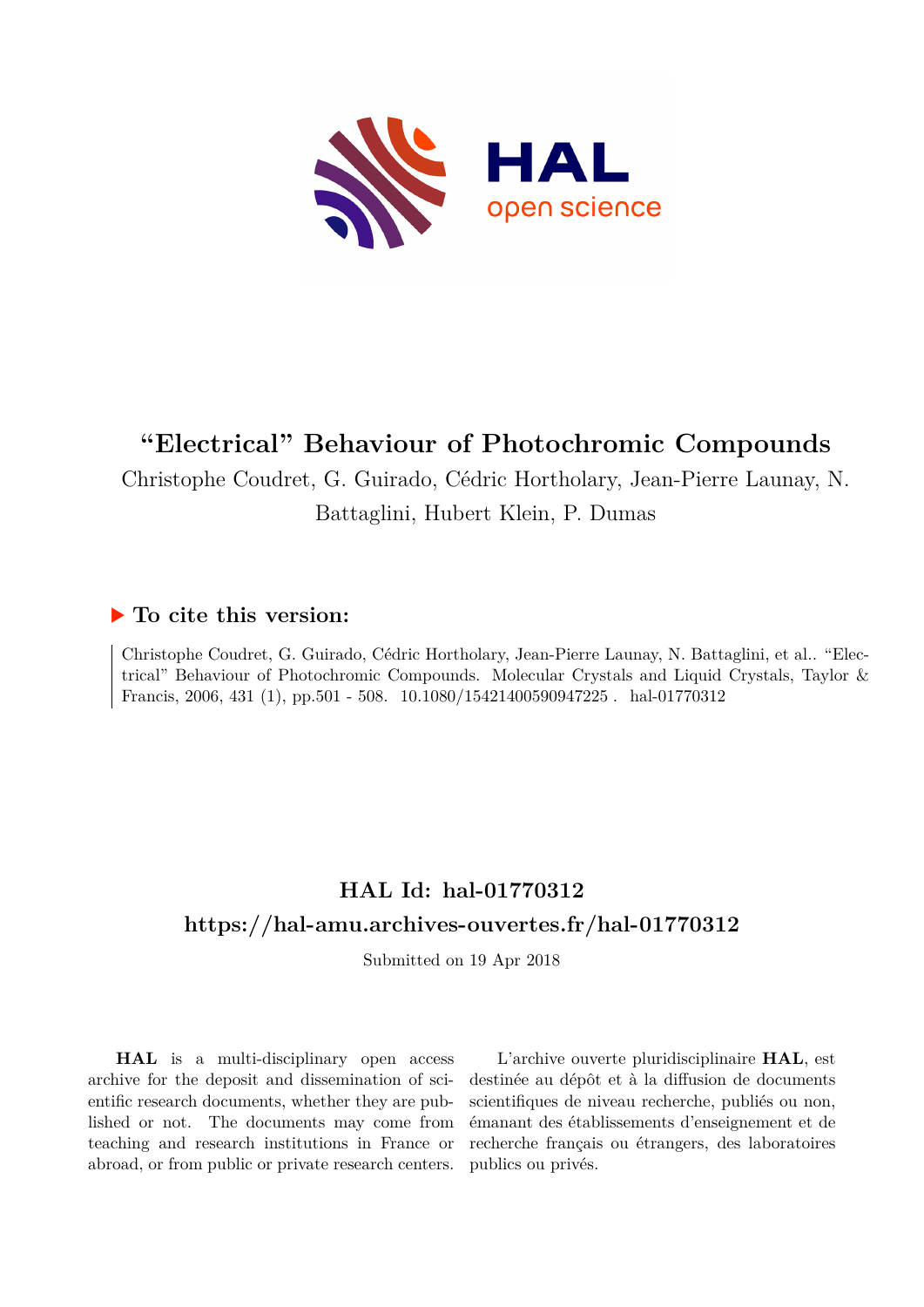# **"ELECTRICAL" BEHAVIOUR OF PHOTOCHROMIC COMPOUNDS**

**C. Coudret, a G. Guirado,<sup>a</sup> C. Hortholary, <sup>a</sup> J.-P. Launay, a N. Battaglini,<sup>b</sup> H. Klein,<sup>b</sup> P. Dumas<sup>b</sup>**

*A: Nanosciences Group, CEMES-CNRS UPR8011, BP94345,31055 TOULOUSE cedex 4*

*B: CRMCN Faculté des Sciences Luminy 163 av. de Luminy, 13288 MARSEILLE cedex 9*

*Tel : 33(0)5 62 25 78 59, Fax : 33(0)5 62 25 79 99, email: coudret@cemes.fr*

One of the simplest molecular device of Molecular Electronics is a "bistable switch", a three terminal device for which a perturbation (input X) is used only to trigger a state exchange: the output R indicating only if state A or B is obtained .[1]



Figure 1: A "bistable switch"

The two isomeric forms, interconverted by light-induced electrocyclic reactions, of photochromic dyes, are typical of a "bistable" compound. Furthermore, the large HOMO-LUMO gap variation accompanying the ring closure makes them attractive units for current switching. Known for their high stability, the photochromic dithienylethylene derivatives offer several advantages high symmetry of both forms, and a polyene-type for the "ring-closed" one. Numerous examples have been proposed as control unit for molecular devices,[2,3] and to our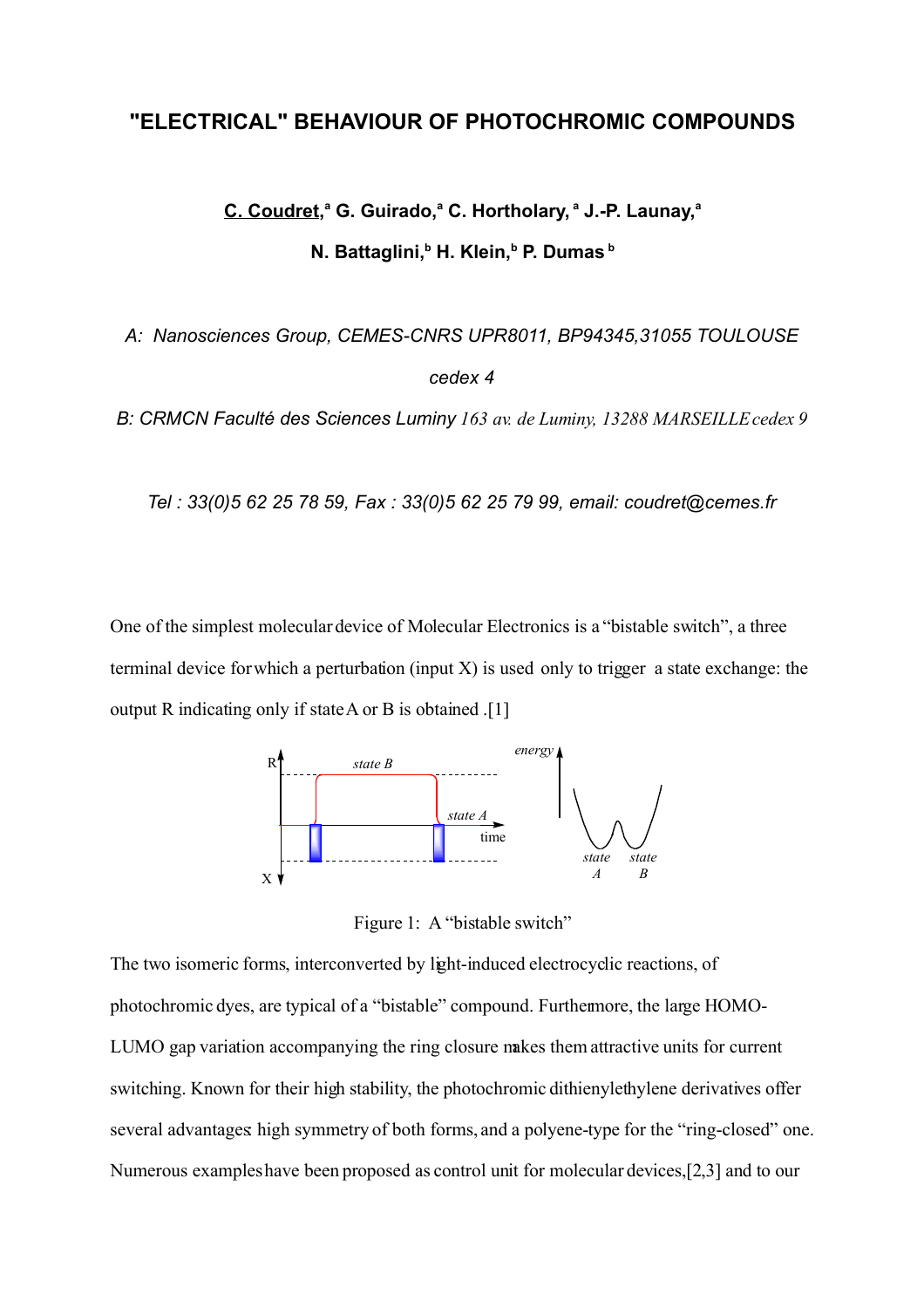knowledge only one single molecule study have been performed, in broken junctions.[4] Scanning Tunneling Microscopy is a convenient way to address specifically this issue, but, since the molecule is then submitted to an electron flow, electrochemical properties of these compounds should also be taken in account. Indeed, recent reports indicate that ring-closure or –opening could be induced for the dithienylethene family by oxidation. [3,5,6] As a starting point we have selected very simple structures of the "molecular wire" type, or for electrochemical studies, bearing a trimethylene or a perfluorotrimethylene lateral cycle (figure 2).



Figure 2 : compounds studied in the present article

We wish here to present our preliminary results in this domain.

#### **Experimental**

Synthetic details will be given elsewhere. Briefly, all compounds were obtained from the appropriate dihalo photochrome precursor. (scheme below)



Scheme ( $R = F$ ,  $H$ ;  $X = Cl$ , I.)

Thus, 1 was prepared by a Sonogashira coupling from the known diiodide  $(R : F, X : I)$ .[3] while compound 2 was obtained by lithiation of the described dichloride  $(R : H)$ [7] followed by trapping by diphenyldisulfide. Compound **3** was prepared following literature procedure.[7] Photochemical isomerisation was achieved using a TLC UV-lamp, and the resulting mixture of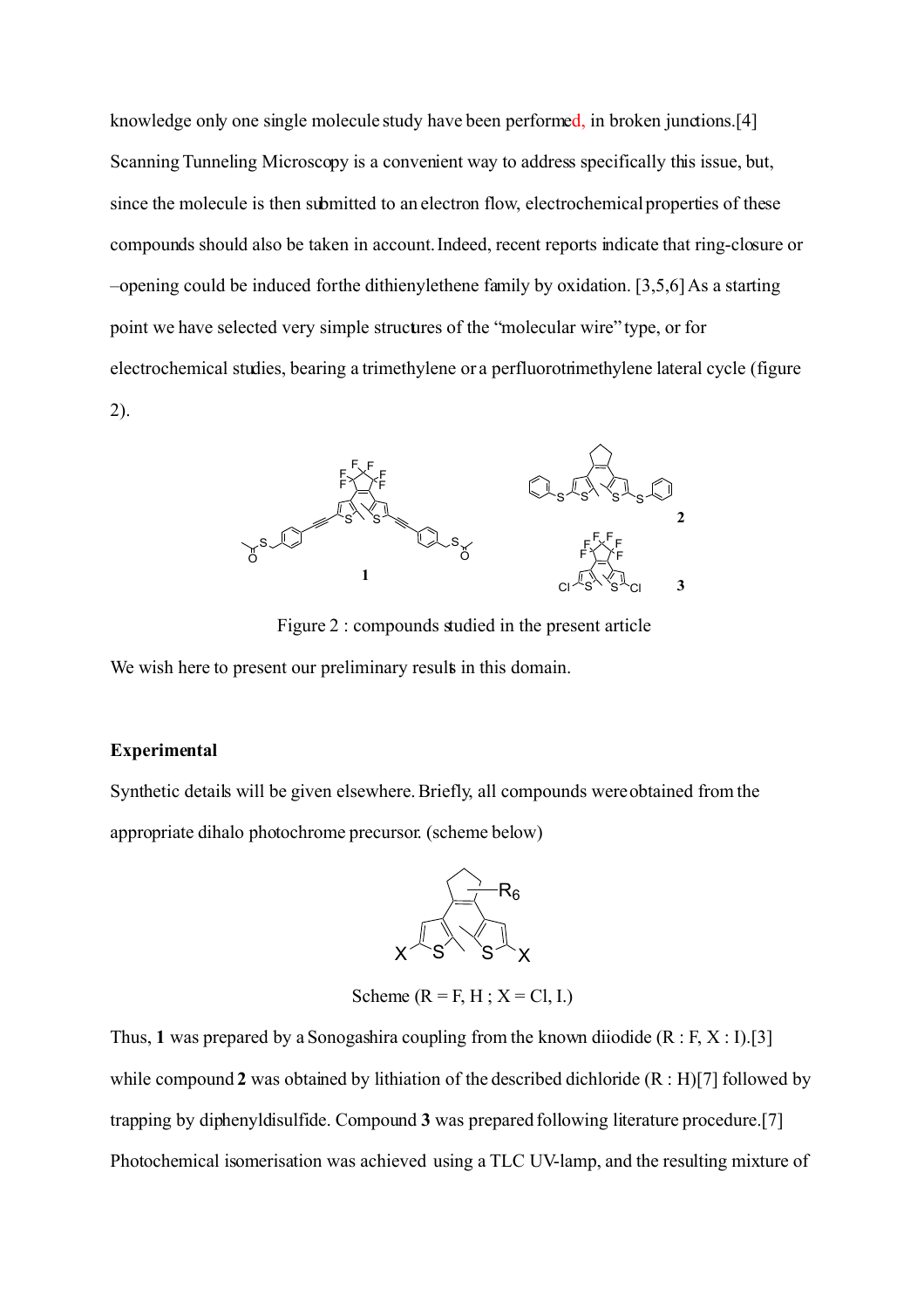closed and open isomers was assayed by electrochemistry. Electrochemical behaviour was tested in oxidation by cyclic voltammetry (MeCN,  $0, 1M$  N( $nBu$  $F_6$ , glassy C, SCE,  $1V/s$ ) or by coulometry (platinum grid working electrode). Mixed SAM were prepared by exposure of gold substrate to solutions of the thioacetate **1** and n-octanethiol in dichloromethane; their surface was explored by STM in air, with very small current  $(5 pA)$  in order not to destroy the SAM with the tip.

### **Self Assembled Monolayers**

The highly oriented Mixed Self-Assembled Monolayers medium has been commonly proposed in the making of molecular devices.[8] Since it provides a « chemical like » environment to its components, fragile molecules can be studied as long as they dissolve in it, but, being only weakly conductive, they are difficult to image by STM, because it implies the detection of very low currents. Our first goal was to study the difference of conductance (electronic transparency) between two generated *ex-situ* photoisomers of a molecular wire containing the dithienylethene unit.



Figure 3 : Schematic view of the proposed STM experiments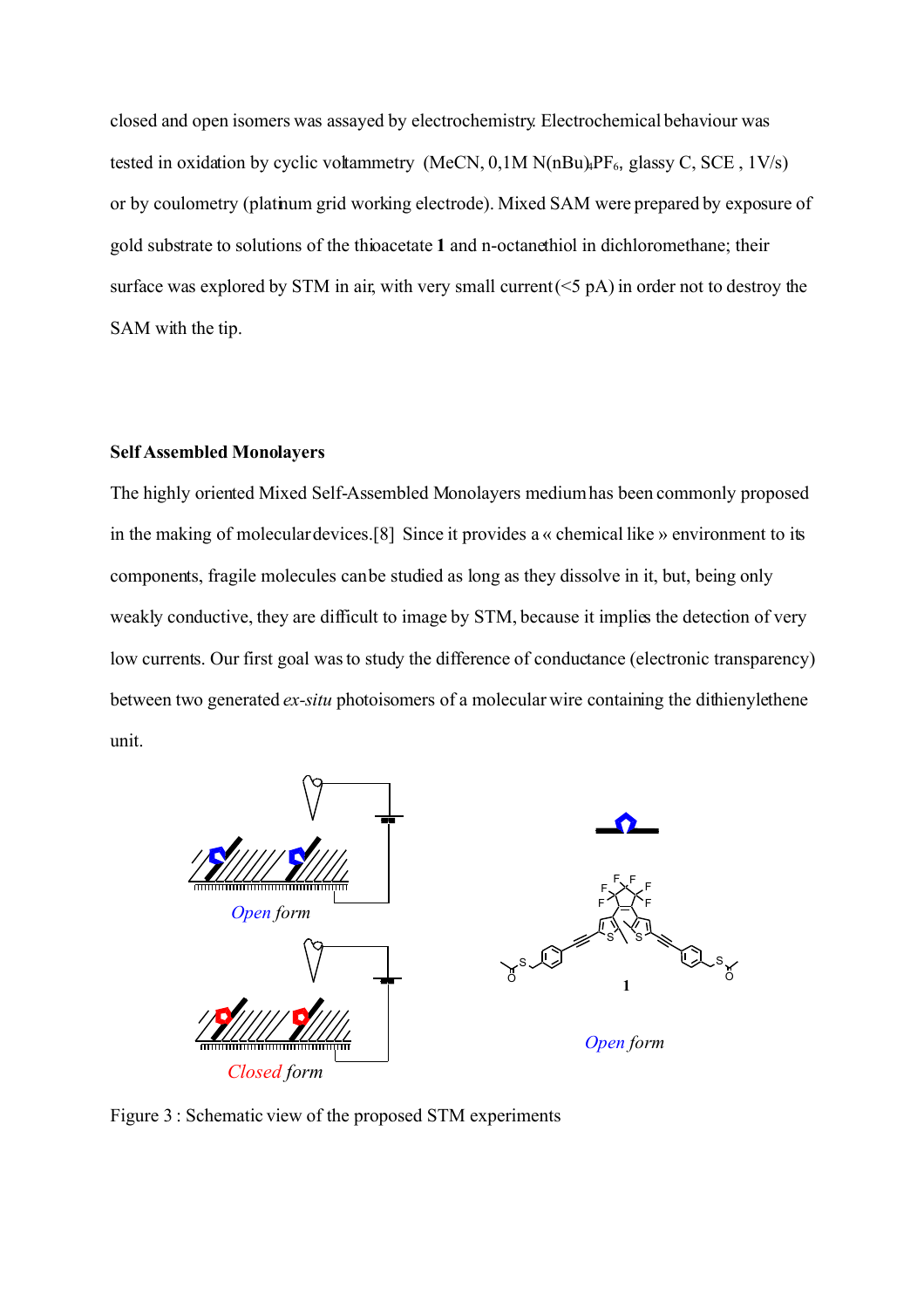A molecule such as **1** was expected to bind to a gold surface by one of its thiomethyl groups. By comparison to SAM of pure n-octanethiol, molecule **1** (open isomer) was found to be partly soluble in octanethiol, leading to demixed domains, and bright defects in the "octanethiol-rich areas" were attributed to the (more transparent than n-octanethiol) isolated molecules of **1**. More surprising was the fact that the contrast was found to be fluctuating at room temperature over minute time scale.



Figure 4 : Blinking of a photochrome in a n-octanethiol SAM (Scale 12.8x12.8nm, I : 3pA, Bias voltage 800 mV)

Contrast blinking of an adsorbate is known to occur in SAM under STM conditions, [9,10] and various explanations have been proposed, namely intramolecular conformation dynamics, a gold-sulfur bond fluctuation, and also an artifact such as disruption of the SAM by the tip itself.

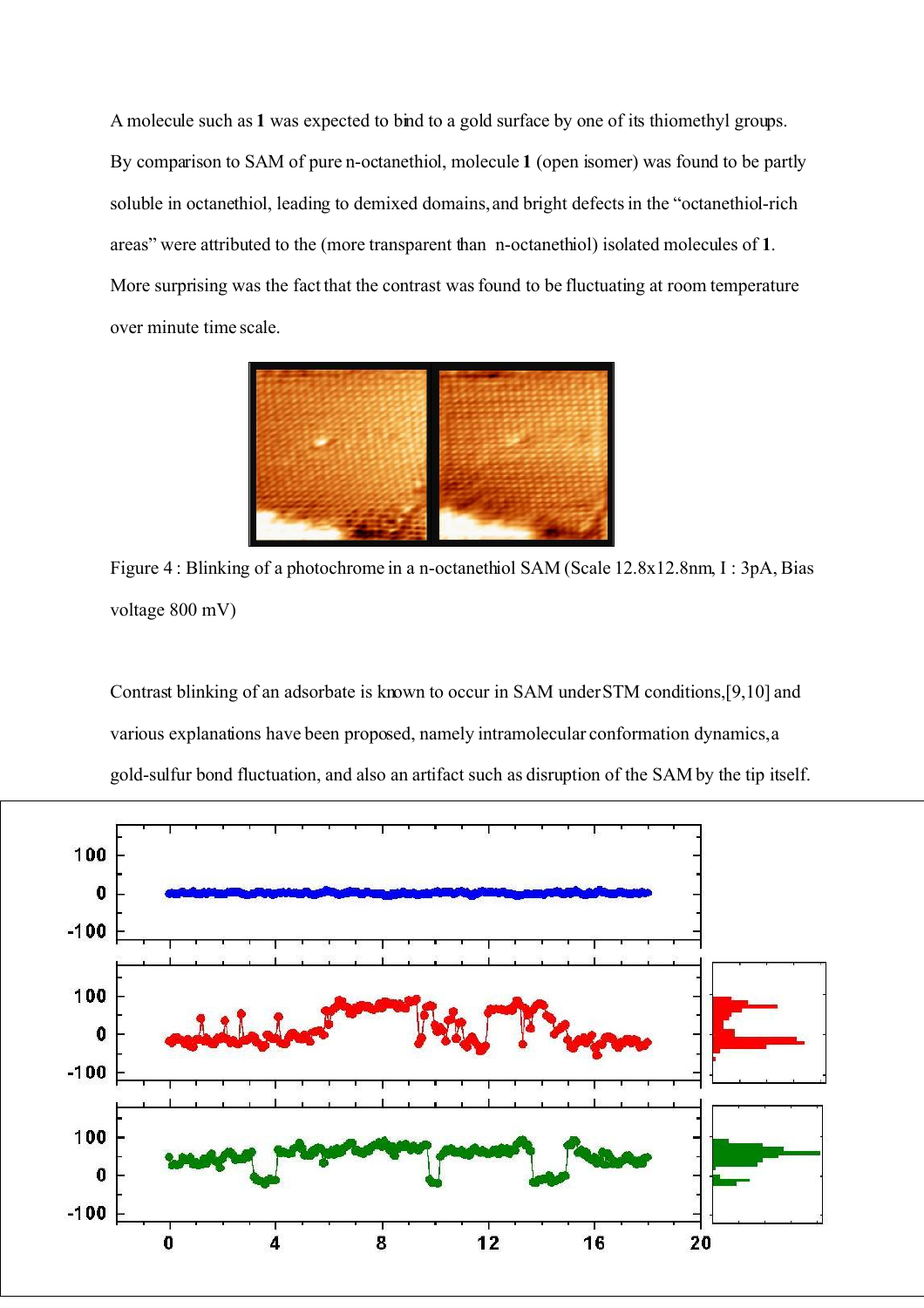isomerisation is tempting, we investigated the possible oxidation of the molecule in these conditions since a simple change of electronic configuration may also lead to a different contrast.

### **Electrochemical behavior**

As expected for both model compounds **2** and **3**, the closed isomer is always easier to oxidize than the open one, however, the strongly electron withdrawing perfluorotrimethylene substituent shifts all potentials anodically. Thus, compound **3** 's oxidation wave (irreversible) is centered at 1.99V vs. SCE : its oxidized ring-opened form is therefore a strong oxidizer. Cyclic voltammetry analysis of compound **2** reveals that while the ring-closed isomer **2c** shows reversible oxidation wave at 0.40V vs. SCE , the ring-open isomer **2o** shows an irreversible oxidation wave at  $E_{pa} = 1.20$  V respectively (figure 6).

Careful cyclic voltammetry analysis reveals that the irreversible oxidation wave of the ringopen isomer (ca. 1.20 V vs. SCE) on the first anodic scan, is followed by a reduction wave on the cathodic scan. The expected anodic counterpart is obtained on the second cycle giving a reversible wave centered on a redox potential value of 0.40 V vs. SCE.

Figure 6: a) CV of **2c** (0.45 mM). b) CV of **2o** (1.35 mM**).** Scan range: 1.00/0.00/+1.50/0.00



V(two cycles).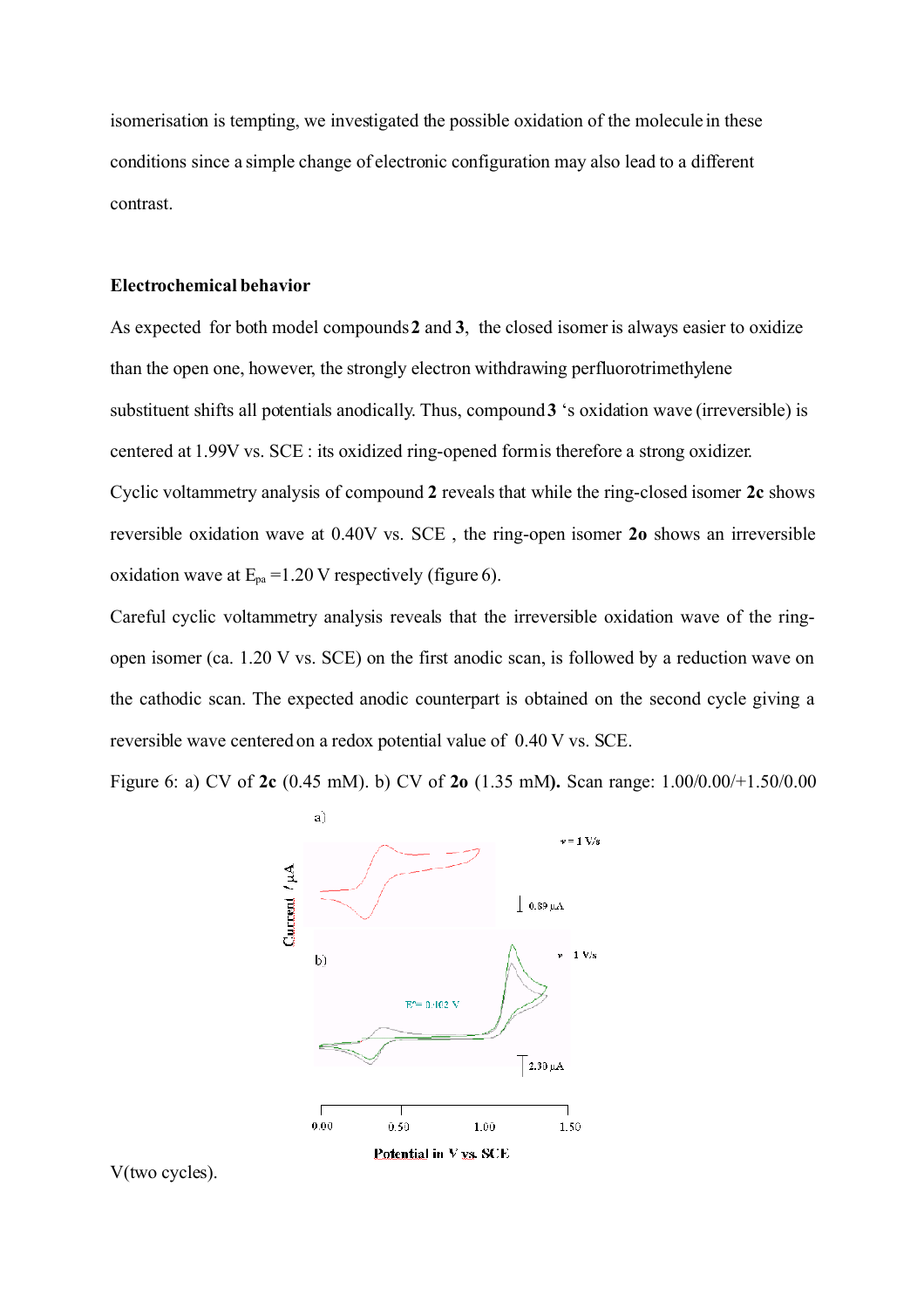This E° value corresponds to the standard oxidation potential of **2c**. A radically different behavior was observed for the fluorinated compound **3** since its closed isomer **3c** was shown to undergo an *irreversible* oxidation wave at  $E_{pa} = 1.20$  V (figure 7a, solid line). When controlled potential electrolysis of **3c** at 1.30V was performed, the original red-pink color was



Figure 7: a) CV of **3c** (1.10 mM). Solid line: Before electrolysis. Dotted line: After exhaustive electrolysis at 1.30 V vs. SCE. b) CV of **3o** (1.10 mM).

discharged within minutes. Cyclic voltammetry, UV-Vis absorption spectroscopy -since the closed isomer presents a characteristic band at 508 nm -, and thin layer chromatography analysis of the resulting solution show that the ring-open isomer **3o** is the only product obtained (figure 7 a, dotted line).

No specific substituent at the sigma bond locus are thus required to promote ring opening or closure (as opposed to ref . [5a]), but it is found to depend strongly on the inductive effect of the saturated branch and also on the a substituent on the thiophene rings. Remarkably, this phenomenon occurs on very simple molecule and extension to larger one is underway.

### **Conclusion**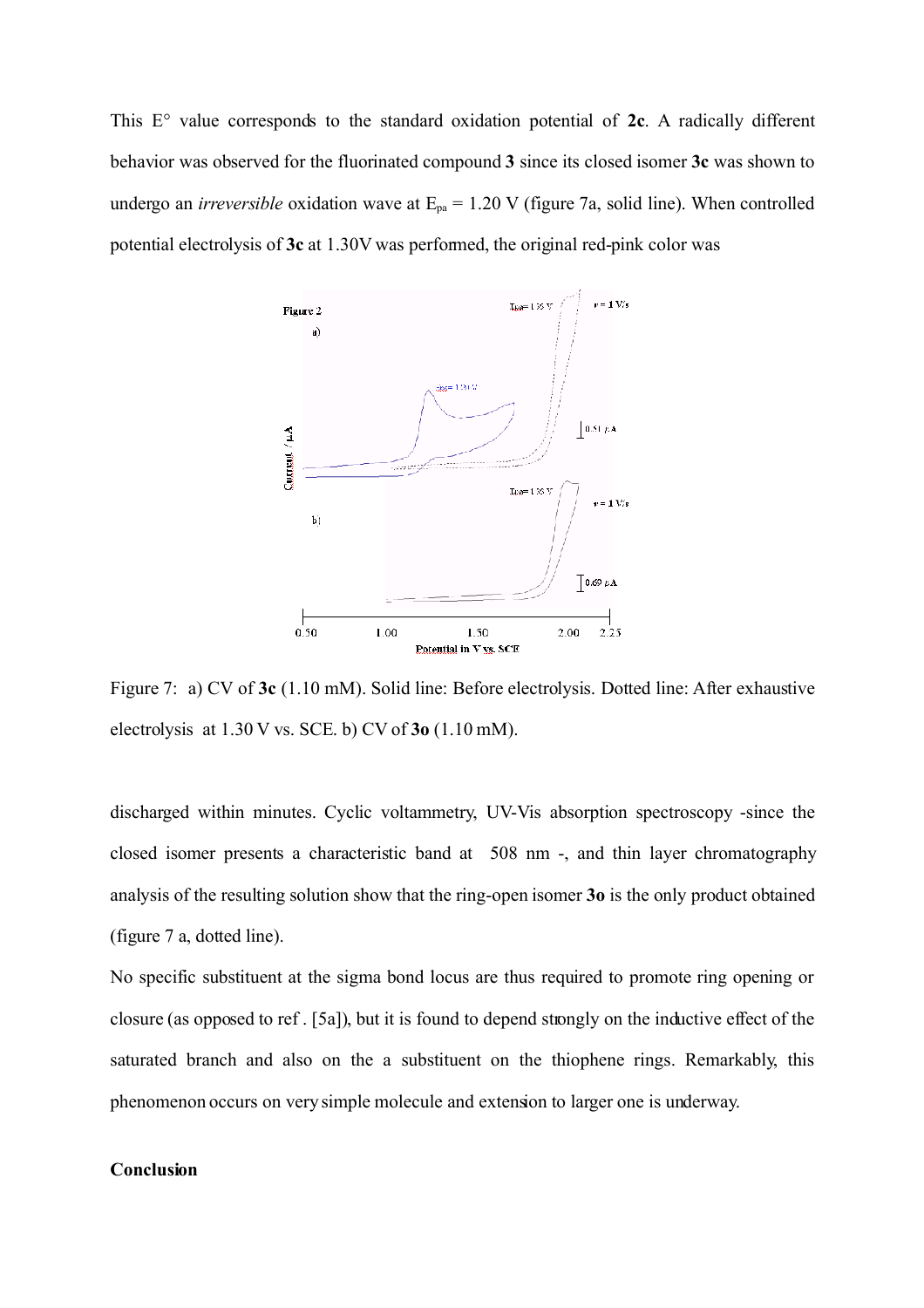Dithienylethene photochromes present a rich « electrical » behavior either in STM imaging or in electrochemistry. Rather easily oxidized, it is thus possible that their "ionized forms" may contribute to their electrical properties. Furthermore, depending on the subsituent, the ionized photochromic core can undergo analogous reaction to their photochemical one. Work is in progress to examine the possible correlation between the two phenomena, either by electrochemistry on larger compound, or by calculation.

#### **Acknowledgments**

We gratefully acknowledge Prof. I. Gallardo, *Universitat Autònoma de Barcelona*, for electrochemical instrumentation, Mrs C. Viala for recording the NMR spectra. We also thank the "Ministerio de Educación, Cultura y Deporte" of Spain for the award of a postdoctoral grant (G.G.), the MENRST for fellowships (C.H., N.B.), and CNRS for a grant (AC-Nano, *POEM*)

#### **References**

- [1] Launay, J.-P., Coudret, C., Joachim, C., *Molecular Switches* in « *Dekker Enc. of Nanosciences and Nanotechnology* », (M. Dekker Inc.), 2145 (2004).
- [2] (a) Gilat, S. L., Kawai, S. H., Lehn, J. M., *Chem. Eur. J.* 1, 275 (1995). (b) Kawai, S. H., Gilat, S. L., Ponsinet, R., Lehn, J.-M. *Chem. Eur. J.* 5 285 (1995).
- [3] Fraysse, S., Coudret, C., Launay, J.-P. *Eur. J. Inorg. Chem.* 7, 1581 (2000).
- [4] Dulic, C., van der Molden, S. J., Kudernak, T., Jonkman, H.T., de Jong, J. J., Feringa, B. L., van Wees, B. J., *Phys. Rev. Lett* 91, 207402 (2003).
- [5] (a) Peters, A., Branda, N.R., *J. Am. Chem. Soc.*, *125,* 3404 (2003). (b) Peters, A., Branda, N.R., *Chem. Commun.*, 954 (2003).
- [6] Zhou, X.-H., Zhang, F-S, Yuan, P., Sun, F., Pu, S.-Z., Zhao, F.-Q., Tung, C.-H. *Chem. Letters* 33, 1006 (2004).